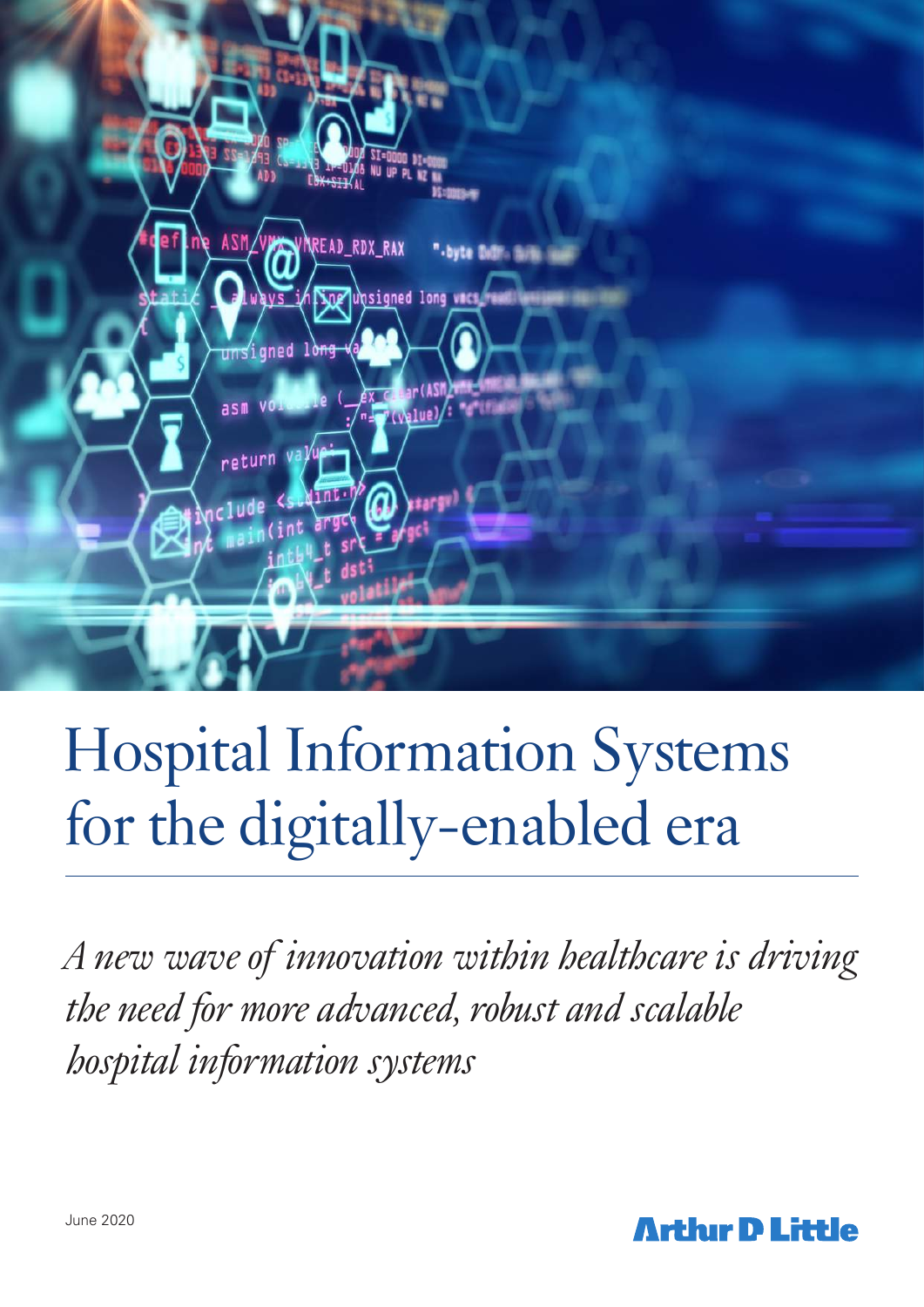# Content

| 1. A new paradigm in healthcare delivery<br>2. Factors driving the paradigm shift<br>3. The role of hospital information systems in the healthcare paradigm shift and challenges<br>to driving digitization<br>4. Eight trends changing the HIS solution space<br>5. ADL's view on HIS modernization<br>Conclusion | <b>Executive summary</b> |    | 3  |
|--------------------------------------------------------------------------------------------------------------------------------------------------------------------------------------------------------------------------------------------------------------------------------------------------------------------|--------------------------|----|----|
|                                                                                                                                                                                                                                                                                                                    |                          |    | 4  |
|                                                                                                                                                                                                                                                                                                                    |                          |    | 5  |
|                                                                                                                                                                                                                                                                                                                    |                          |    | 6  |
|                                                                                                                                                                                                                                                                                                                    |                          |    | 8  |
|                                                                                                                                                                                                                                                                                                                    |                          |    | 11 |
|                                                                                                                                                                                                                                                                                                                    |                          | 12 |    |

### **Authors:**



**Vikas Kharbanda**  Partner, Healthcare practice kharbanda.vikas@adlittle.com



**Dr. Regien Sumo**  Manager sumo.regien@adlittle.com





**Nitin Kenkere**  Manager kenkere.nitin@adlittle.com

Principal, Healthcare practice imran.samir@adlittle.com

**Samir Imran** 



**Louay Saleh**  Manager saleh.louay@adlittle.com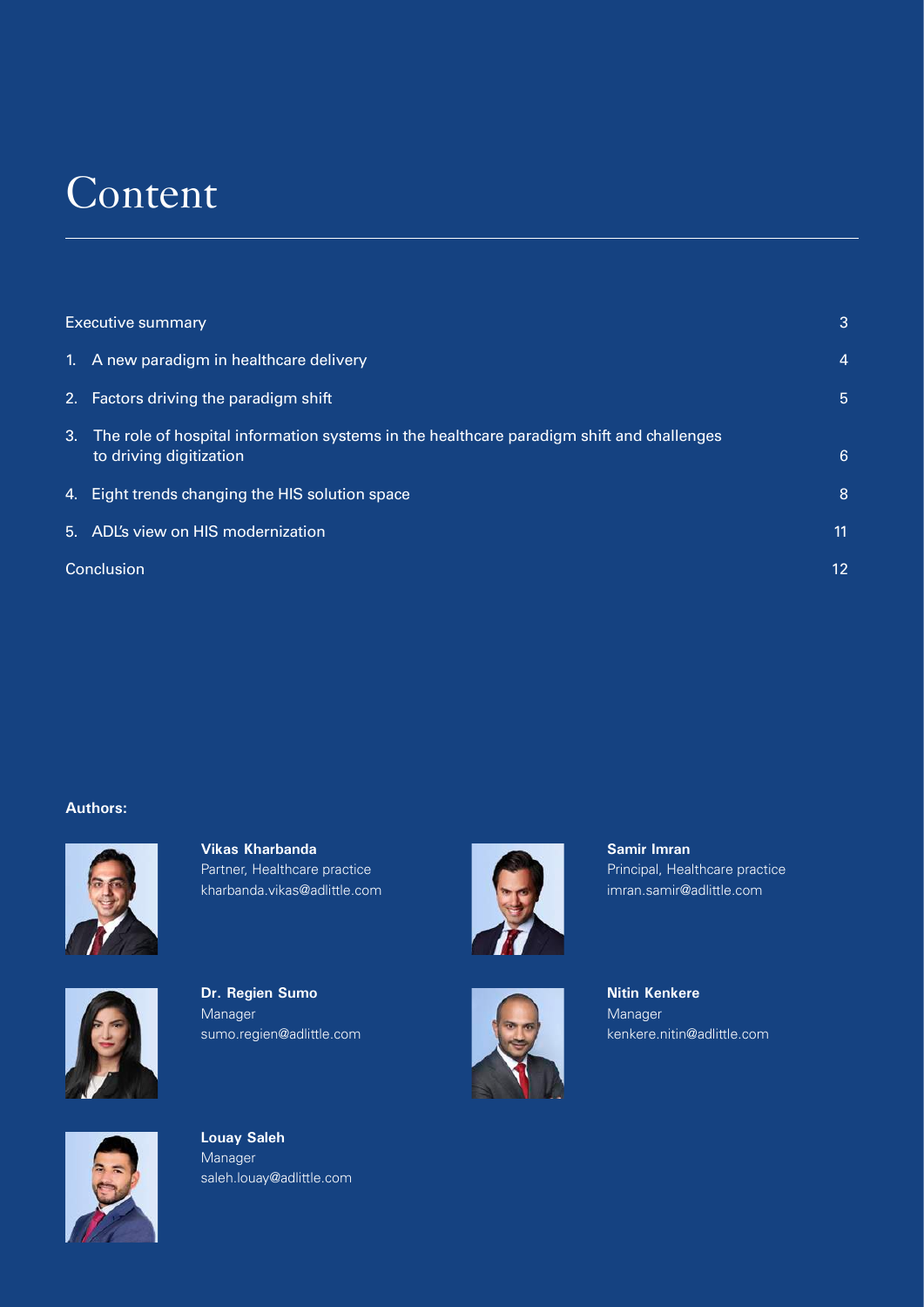# Executive summary

Healthcare is undergoing a paradigm shift driven by several factors. New models of care are emerging, focus is shifting from illness to wellness, and costs continue to climb amid rising demand for personalized, long-term care and the need for patients to participate in care management. Increasing expenditure on global healthcare delivery is unsustainable, which is making innovation and transformation imperative for sustainability. In this Viewpoint, Arthur D. Little analyzes how healthcare providers are starting to reorient their investments in hospital information systems' other core technologies, and how technology vendors are adapting their solutions and services to meet these needs.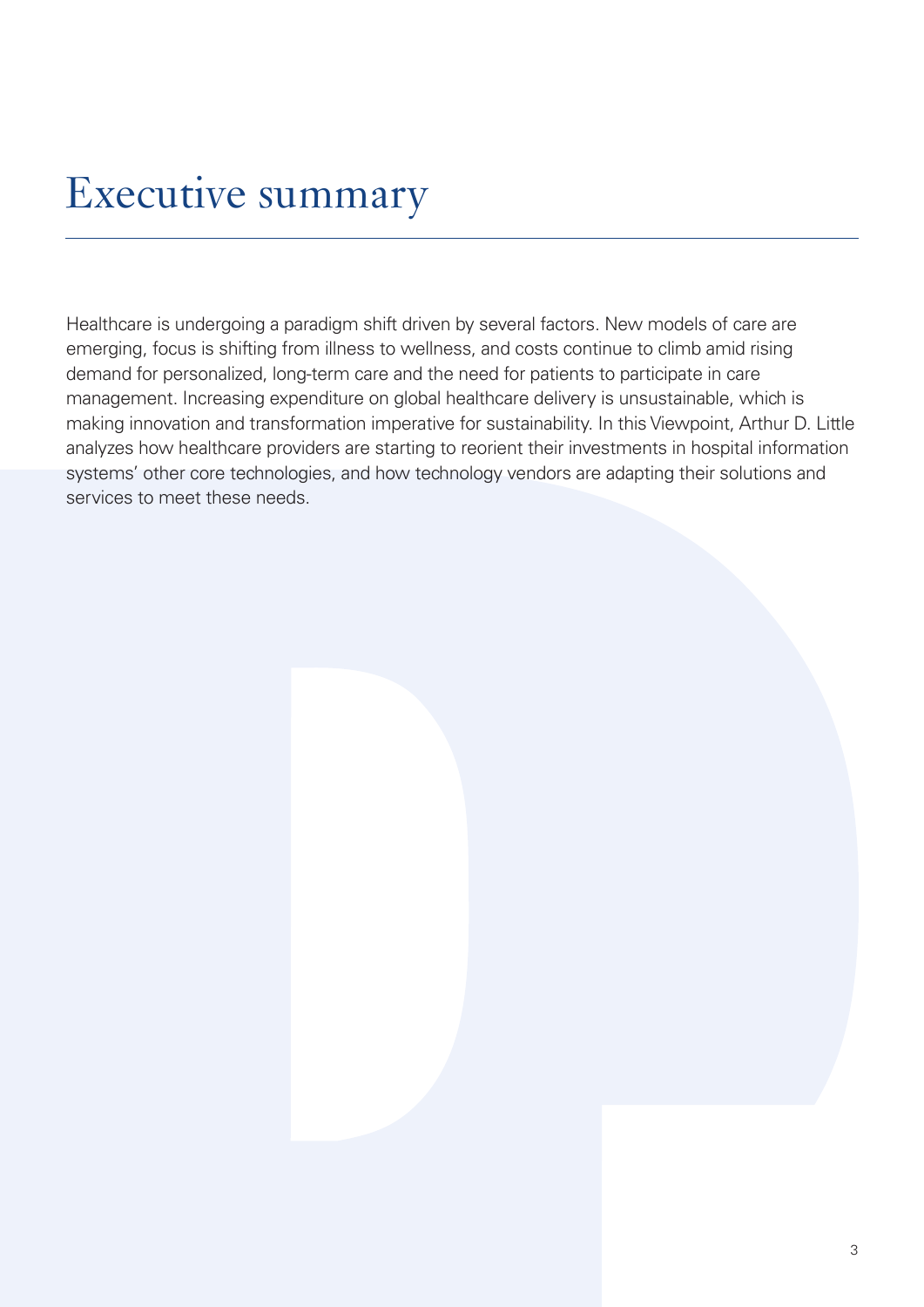# 1. A new paradigm in healthcare delivery

The healthcare industry is undergoing radical change and disruption globally. New and emerging technologies such as artificial intelligence, powered analytics and diagnosis support, edge and secure cloud computing infrastructure, the internet of everything, and blockchain information exchange and interaction enablers, as well as practical technologies such as 3D printing and robotic surgery, are all changing how, where, and when healthcare can be delivered.

These developments combine to enable a fundamental shift towards coherently integrated health systems, in which multiple stakeholders (providers, patients, insurers, researchers and regulators) interact in a continuum, with a combined focus on enhancing both the care delivery methods and the outcomes being achieved. These shifts in healthcare delivery are characterized by some key features:

Emergence of "population health management": Patients are no longer just treated as individual cases. With digital information exchanges, health data is being aggregated at community, national and regional levels. All stakeholders in the health ecosystem are creating mechanisms to access and share essential health-related information from disparate sources, allowing detection of key medical trends with greater speed and accuracy.

Patient centricity: Delivery of care is being tailored towards specific needs, preferences and patient values through increased digitized engagement models. Providers are focused on building personalized treatments, which create positive impact on outcomes and the overall patient experience.

Preventive- and lifetime-care approach: Advancements in medical knowledge and abundance of information dissemination methods are increasing patient awareness and participation in the management of their own wellness. Providers and regulators alike are focused on increasing people's knowledge of medical conditions, symptoms and care options to encourage them to take a more proactive approach towards health management. Moreover, medical scientific advancements are going to make curative treatments available to patients with severe conditions.

Decentralized care: Patients now have access to high-quality care well beyond the confines of traditional geographical boundaries. Increasing use of telemedicine is creating a decentralized model of operation among health facilities. Increased availability and adoption of technologies in home care are extending care interaction well beyond the confines of the traditional hospital. This is transforming the traditional hospitalbased care-delivery model into an integrated but dispersed model of care management.

Non-invasive treatments: Advancements in medical technologies are creating a new generation of minimally invasive treatment options, thereby reducing dependence on complex physical infrastructure needs and reducing the duration of care delivery. Such treatment options, coupled with those to deliver such care outside the confines of the traditional hospital setting. are fundamentally altering how patients will experience health services in the future hospitals utilizing hospital information systems traditionally included 14 core modules to run their operations.



### Figure 1: Paradigm shift in healthcare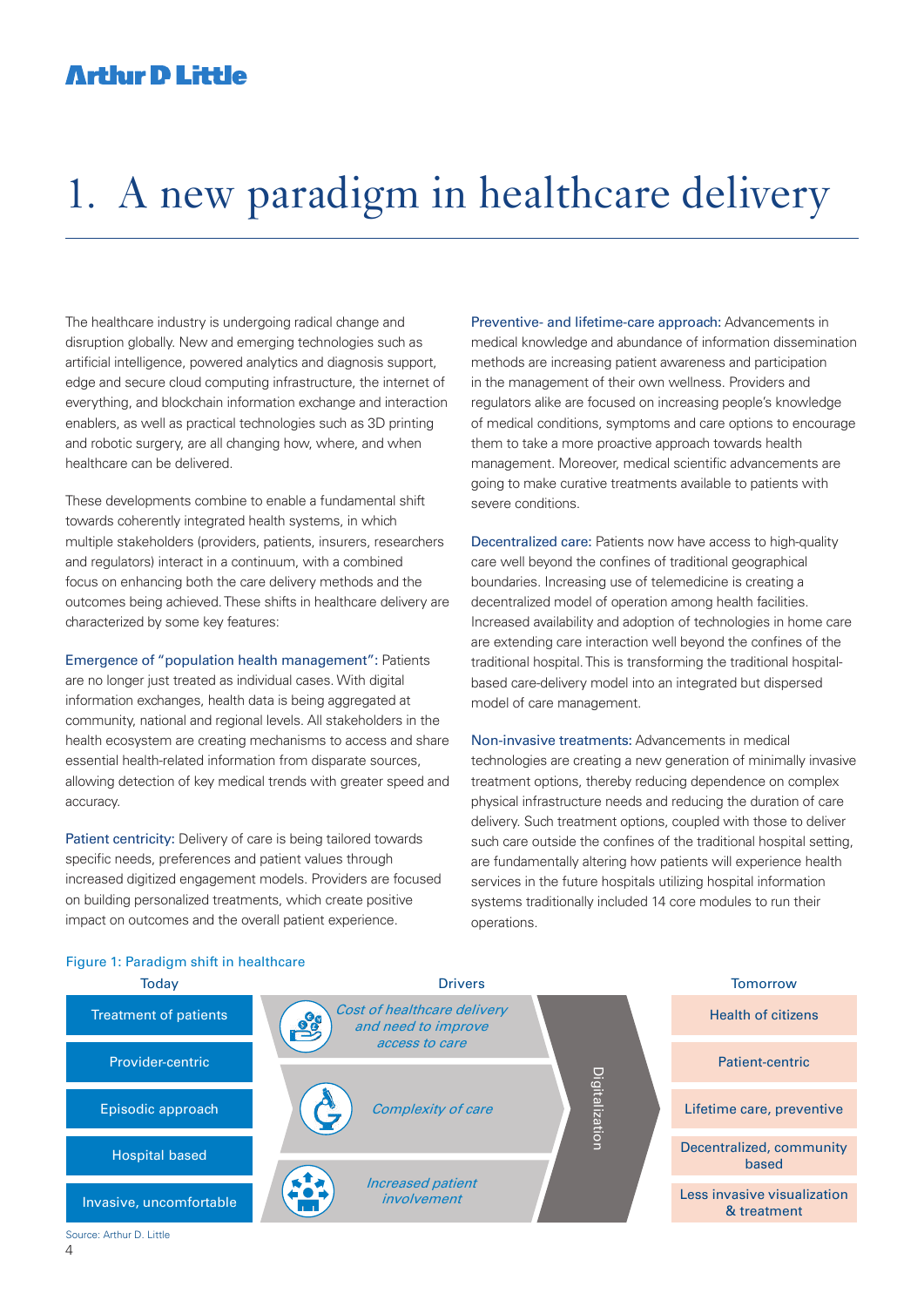# 2. Factors driving the paradigm shift

A number of factors have contributed to this rapid shift in the health management and care delivery paradigm – rising costs of service delivery, the need to improve access to care, greater patient involvement in health management, and underlying technological advancements to improve outcomes. Moreover, health-service providers are facing challenges with health information exchange. Sharing health information can help health providers reduce readmissions, avoid medication errors, and even decrease duplicate testing. However, there are continued concerns about how to efficiently and effectively access data/ information for health professionals to conduct their jobs efficiently and safely. This also holds for other stakeholders, such as pharmaceutical companies and research institutions. In addition, there are growing concerns regarding how to keep data secure, ensure interoperability of various systems, remain competitive (e.g., sharing data among competitor health-service providers), and successfully implement the transformation program for the paradigm shift towards a digitally enabled era.

These factors have been strengthening with a shift in global demographics and increased demand for health services. Dramatic changes in lifestyle and increased average life spans that exponentially raise the demand for health services are making the underlying imbalances escalate.

We use the Middle East as an illustration. Its health systems are undergoing a significant transformation in the GCC (the Gulf Countries Cooperation, comprising the United Arab Emirates, Saudi Arabia, Oman, Kuwait, Bahrain and Qatar), which has experienced a growth in population, a shift towards an older age-group distribution, and high occurrence of lifestyle-related diseases. Local population growth bolstered by a large inflow of expats is expected to drive the GCC population count to 59.2 million by 2020 at a CAGR of 2.4 percent. Improved life expectancy has also led to a shift in the age-group distribution in which, by 2020, 15.3 percent of the population will be above the age of 50. The occurrence of lifestyle-related diseases such as diabetes, asthma and obesity have further augmented the need for healthcare services and facilities. Moreover, the high hospital-bed density in the GCC requires rethinking the way healthcare is delivered.

#### Figure 2: Hospital-bed density (2018)





These changes – in addition to economic downturns and tight governmental budgets – have forced many health organizations (particularly hospitals) to change the way they deliver healthcare, as well as their operating and business models, and made it imperative to shift to a digitized healthcare system. In the midst of this digital transformation wave, the last decade has seen hospitals shifting their care-delivery models. Furthermore, with increasing maturity in technology adoption, most executives involved in the healthcare sector are increasingly focused on developing a new generation of smarter, digitally enabled hospitals, fundamentally rethinking hospital capabilities, and adopting an integrated approach to design, management and operations of their care delivery infrastructure.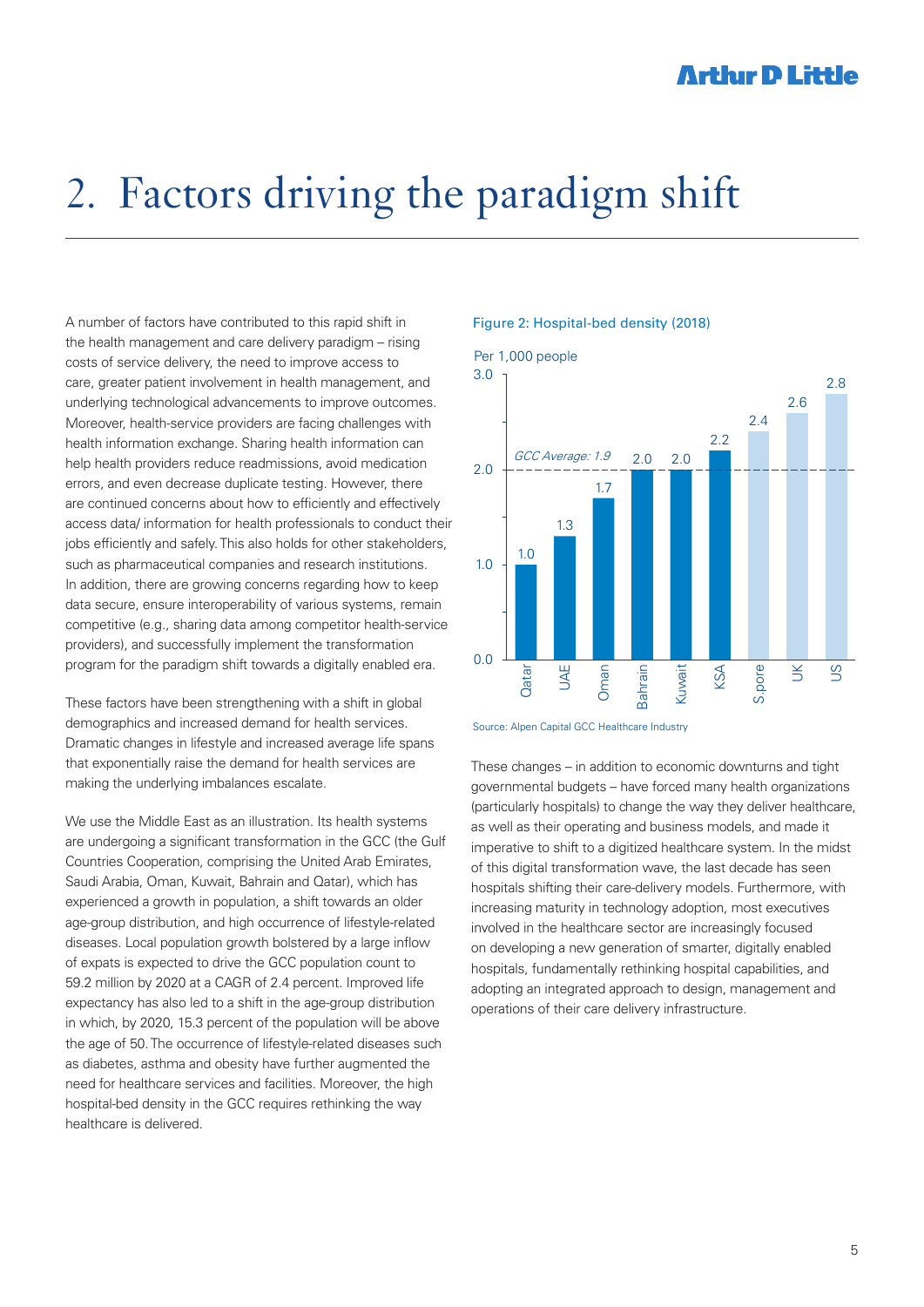# 3. The role of hospital information systems in the healthcare paradigm shift and challenges to driving digitization



Source: Arthur D. Little

Hospitals utilizing hospital information systems traditionally included 14 core modules to run their operations.

Hospital information systems play a vital role in digitization of care providers. Their benefits include, but are not limited to 1) improved information access, 2) increased healthcare professional productivity, 3) more efficient and accurate coding and billing, 4) higher-quality healthcare, 5) better clinical management (diagnosis and treatment), 6) reduced expenses associated with paper medical records, 7) fewer medical errors, 8) greater patient safety, 9) improved patient outcomes and 10) increased patient satisfaction.

Despite the prevalent benefits of digitization in the healthcare sector, many hospitals face difficulties in implementing new technologies in their existing service landscapes. Compared to other sectors, healthcare has traditionally been slower in adopting digitization. Three key challenges underpin the slow move towards adoption of digitalized solutions:

Technology: Integration of multiple IT systems, finding qualified and cost-effective service providers, and legacy issues.

Operations: Cultural change, particularly with senior doctors, staff, and the IT department.

Costs: Digitization is of investment intensive and added to the already-increasing cost service delivery.

Hence, the conceptualization and implementation of a digitalized hospital traditionally has been more complex than it appears on the surface. The first step towards implementing digitization in health organizations is to modernize and digitize their information systems for collecting, sharing, and analyzing large volumes of complex (and confidential) patient and other clinical information. Our vast amount of work in the Middle East and abroad supporting health organizations in innovating visions and strategies for digitalized hospitals has shown that most of these institutions find it difficult to understand and implement hospital information systems. However, this is more accurate in the Middle East than in Europe and the US. Many institutions in the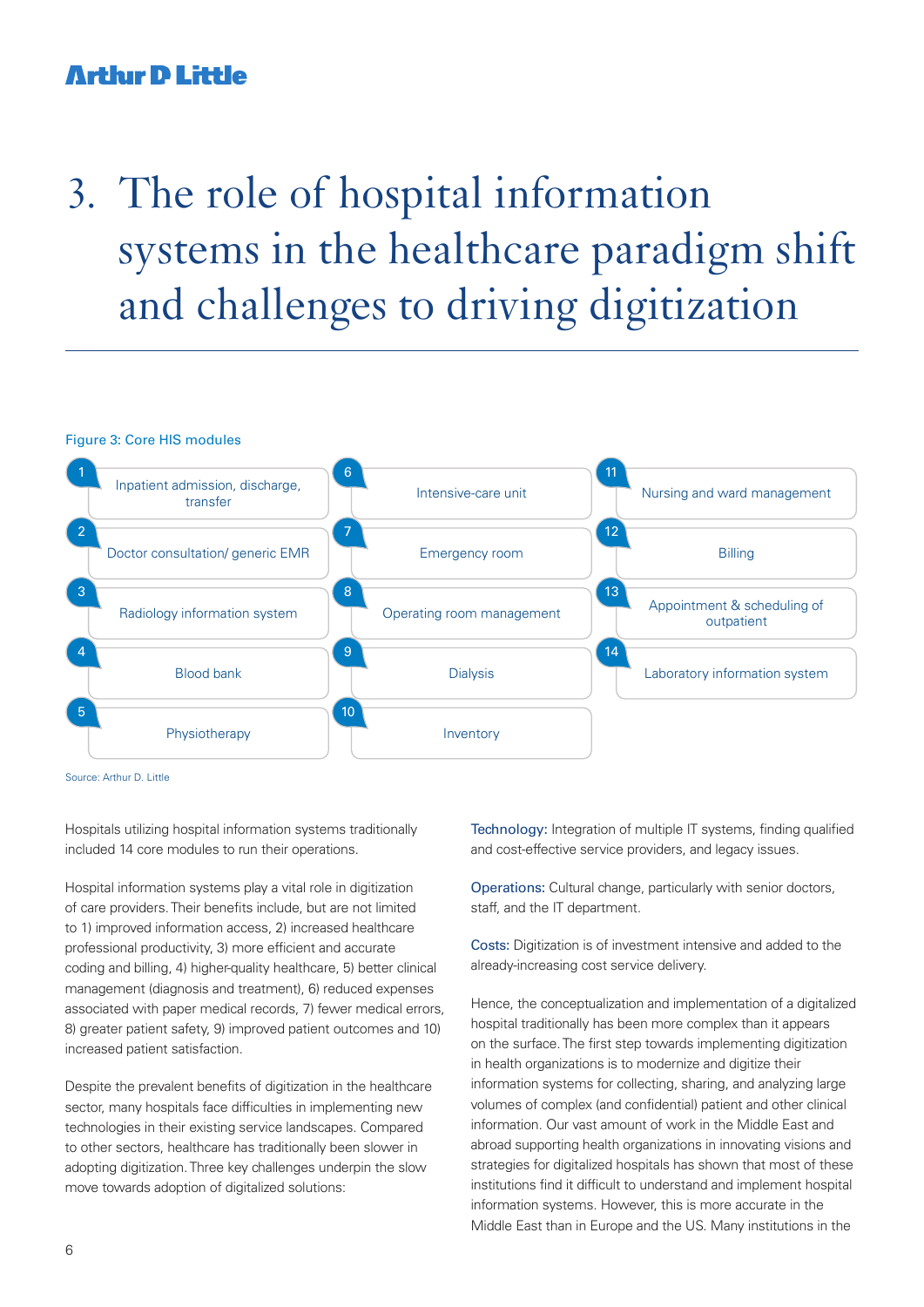Middle East lag behind in implementing these core technology capabilities. For example, adoption of electronic medical records (EMRs) in the Middle East is still trailing behind that of the US and Western Europe. This is mostly due to regulatory factors still taking shape, pushing providers towards increased EMR adoption and utilization. In the US, the 2009 HITECH Act was designed to bring hospitals into the modern era of technology and give them and physicians a reason to start using electronic records instead of paper. An incentive and penalty system was created as well.

To facilitate the adoption of these technologies, most GCC governments have laid out long-term strategic plans to upgrade their information systems. In KSA, for example, the "Comprehensive Health Program & National e-Health Strategy" has outlined 70+ projects focused on increasing HIS adoption

among hospitals and PHCs, enhancing data centers and telecommunications equipment and enforcing stricter e-health standards and policies. However, hospitals still face many challenges in understanding, implementing and modernizing their hospital information systems. As most health systems shift towards adoption of these technologies, there needs to be cognizance of the rapid shift of these fundamental technologies. We have identified eight key trends that will fundamentally alter the health information system landscape. Senior executives and decision makers who are driving investments in hospital information systems need to make sure their ongoing investments cater to these emerging demands to future-proof these investments, since the pace of these advancements are significantly higher than the speed of implementation in most healthcare institutions.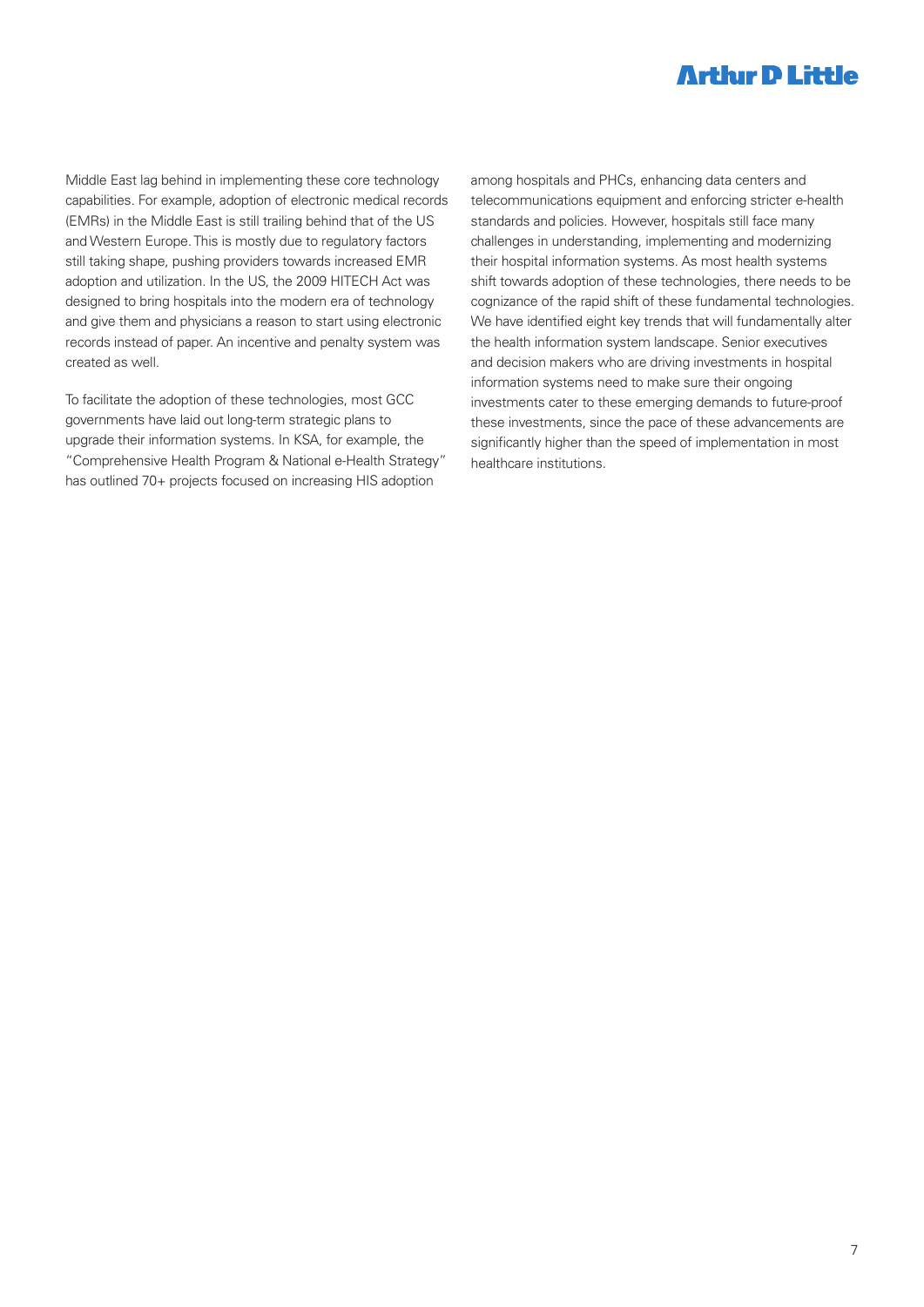# 4. Eight trends changing the HIS solution space

Upcoming trends in digital-health technologies, when integrated with hospital information systems, extend the boundaries of healthcare well outside the hospital walls, as well as deliver qualitative, quantitative and financial benefits to both patients and healthcare providers. Eight key trends in the digitization of healthcare are radically changing the HIS solution space:

Patient engagement: Hospital information systems are utilizing digital tools to increase participation and promote positive patient behavior. Through the use of mobile applications, interactive patient portals, text messages and e-mails, patient health outcomes are enhanced. These channels supply patients with important information, such as their personal health records and specific education about their medical conditions. They also allow patients to track their care plans, book appointments, manage prescriptions, and become more involved in treatment decision making. Allscripts, for example, has launched the FollowMyHealth® portal, which provides user-friendly navigation to encourage patients to stay connected. The engagement tool is also EHR-agnostic, which gives patients a single point of access, regardless of the different EHRs utilized by various providers.

Health analytics/artificial intelligence: Unprecedented growth of medical data generated from HIS has launched the era of health analytics and artificial intelligence in the healthcare domain. Information gathered and analyzed from patient records, drug administrations, operational data, insurance billing and regulatory sources can produce benefits in several areas:

- **n** Performance management: Understanding of hospital performance along key metrics (related to outcomes and financials) to understand their clinical, operational and financial performance by department/clinical condition/ physician so they can identify and drive performance improvement initiatives.
- $\blacksquare$  Pathway management: To optimize patient pathways within the network, as well as clinical pathways within the hospital, by coordinating care across settings.
- $\blacksquare$  Clinical decision support: Utilization of patients' clinical, physiological and longitudinal data to determine optimal diagnostic and treatment decisions so they can support clinical staff and decision boards.

#### Figure 4: Hospital information system trends

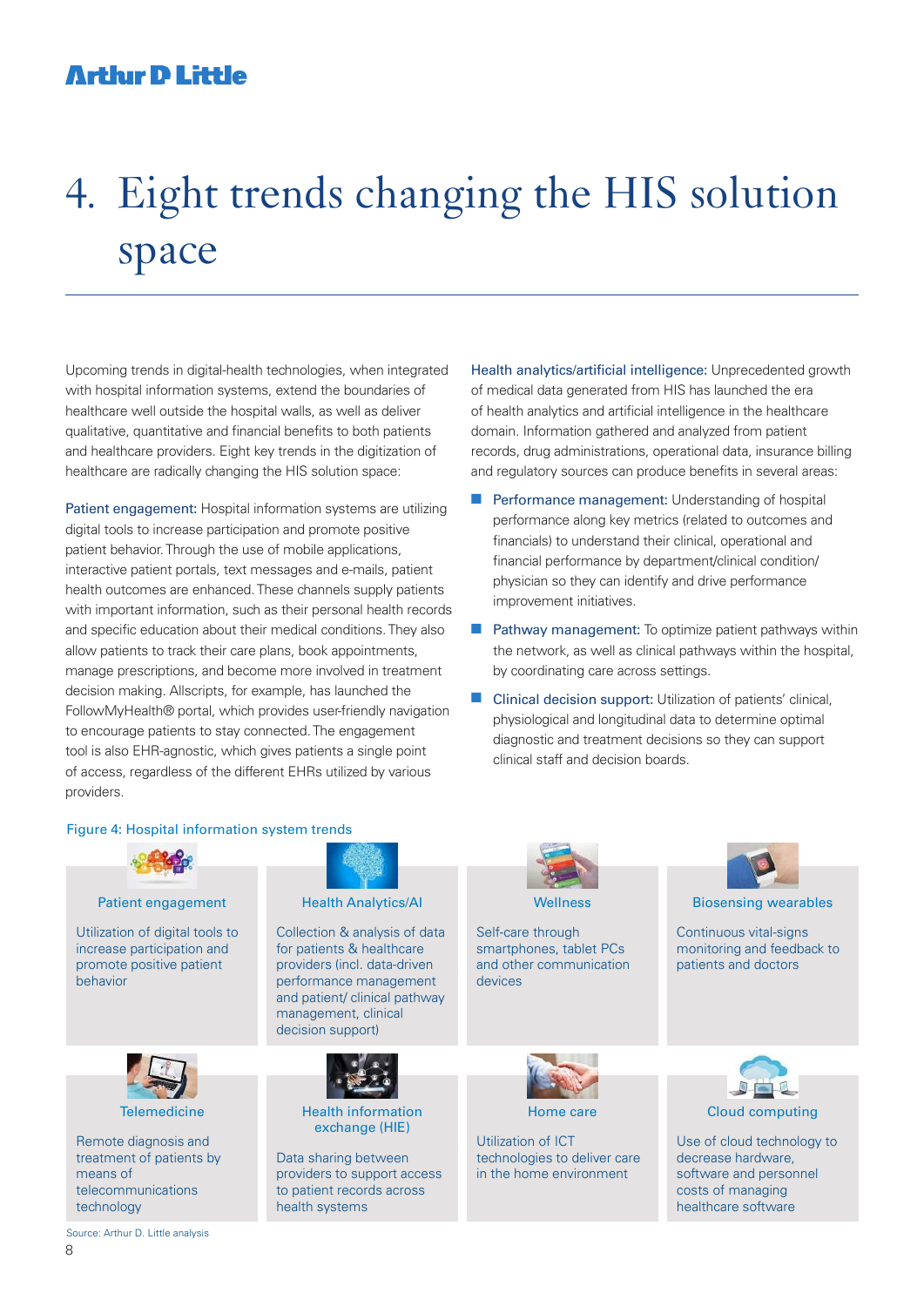- **n** Precision medicine: Utilization of research and centralized data to promote enhanced diagnosing and personalized patient care.
- $\blacksquare$  Safety practices: Use of predictive analytics to promote quality care and patient safety, e.g., early warning of a sepsis infection.
- $\blacksquare$  Population health management: Utilization of analytics for use in epidemiology, e.g., linking EMRs with geographic information systems to identify healthcare trends in specific areas.
- $\blacksquare$  Balancing length of stay and readmissions: Analysis of EMR data reveals trends that highlight patients likely to need additional treatment to prevent readmission, as well as patients who could be discharged earlier, so length of stay can be improved.
- Data security: Securing medical records by identifying changes in network traffic or behavior that could indicate a cyberattack.
- $\blacksquare$  Insurance claims: Improving the efficiency of medical insurance claims by revealing claim trends and streamlining claims processing.
- **n** Personalized medicine: Predictive modeling with EHR data is anticipated to drive personalized medicine and improve healthcare quality with its ability to leverage huge population sample data to identify patterns and trends and apply them to individual patient cases.

Wellness: Self-care through smartphones, tablet PCs and other communication devices has been experiencing unprecedented growth as ICT penetration and general medical awareness of patients have been increasing. Wellness supports patients in self-care through user-friendly digital applications that range from diet and weight loss to asthma care management. Lantern is a mobile application that provides support for emotional wellness through daily exercises and emotional coaching. It supports emotional wellness through cognitive behavioral therapy (CBT). helping users manage their problems by changing the way they think and behave, and also connects users with professionals through messaging and calling functionality. These digital applications can be integrated into HISs and support patient recovery by providing interactive treatment plans and monitoring progress.

Biosensing wearables: Biosensing wearables allow users to continuously measure a wide variety of metrics, and recent technological breakthroughs have made them affordable and accessible to the masses. These wearables come in an assortment of designs, from wristwatches and clothing to ingestibles and smart implants. These biosensors measure and track a diverse set of metrics: movement, heart rate, sleep,

temperature, glucose, etc., and provide invaluable data points to users and healthcare providers that would have previously required intrusive methods to obtain. However, the sheer volume of available sensors and applications has presented healthcare providers with the challenge of software integration. Therefore, Leading HIS vendors have tackled this issue by partnering with technology platforms such as Validic. Validic is a cloud-based digital-health platform that connects providers, pharmaceutical companies, payers, wellness companies and health systems to over 400 in-home devices, wearables and patient-healthcare applications.

Telemedicine: Hospitals are moving towards utilization of telemedicine as part of the evolution into the patient-centric model. Previously, hospitals followed a centralized approach, which led to dramatic increases in operating costs and a great deal of travel inconvenience to patients living far from major hospitals. Through the use of telemedicine, patients and healthcare providers can now interact in real time through various communication channels and transmittal and storage of medical data, as well as remote monitoring. Epic, one of the largest US-based HIS providers, has partnered with Vidyo to provide remote healthcare services through computers and smart devices. Their product allows real-time video communication between clinicians and their patients or peers, within the same workflow tools they use for charting, accessing patient records and managing care. Telemedicine allows hospitals to decrease costs by reducing extra staff and space requirements, and increasing their ability to deliver care to larger volumes of customers.

Health information exchange: Healthcare information exchange (HIE) mobilizes healthcare data across organizations within a region, community or hospital system. There are three main types of HIE:

- $\blacksquare$  Directed exchange: Sending and receiving secure information electronically between care providers to support coordinated care.
- Query-based exchange: Providers finding and/or requesting information on a patient from other providers – this is often used for unplanned emergency care.
- Consumer-mediated exchange: Patients aggregating and controlling the use of their health information among providers.

InterSystems has launched HealthShare as its strategic informatics platform for HIE. It allows effective and meaningful health-information sharing, whether for payers, within a hospital or hospital network, or across an entire region. The benefits include clear and secure access to records and improved visibility of overall population health, as well as reduced costs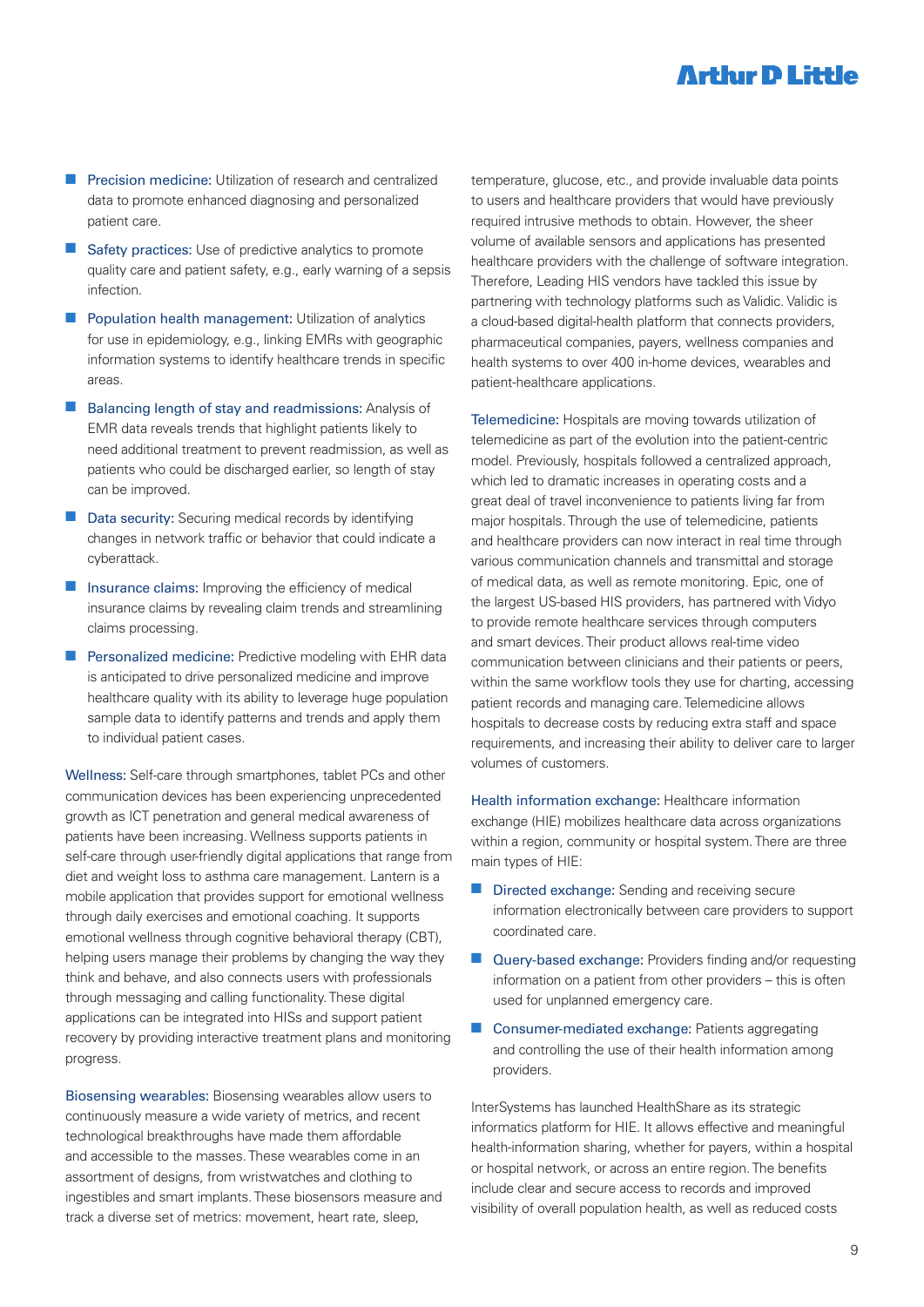due to automated business processing, supported coordinatedcare management and, ultimately, reduced readmissions

However, there are continued concerns regarding how data/ information will be exchanged efficiently and effectively for health professionals to conduct their jobs proficiently and safely. This also holds for other stakeholders such as pharmaceutical companies and research institutions. There are other concerns around keeping the data secure, ensuring interoperability of various systems, competition (e.g., sharing data among competing health service providers), and implementing transformation programs for the paradigm shift towards a digitally enabled era.

Homecare: Advancements in technology have allowed patients to receive the care they need at home, avoiding unnecessary hospital visits. Patients are monitored in their homes with biosensors and PDAs, and connected 24/7 through software to emergency services, hospitals, clinics and hospice agencies. In addition, prescription management, full medical-record accessibility and digital support for homecare staff are used along the patient healing journey. Cerner's HomeWorks® and RoadNotes® software solutions help hospice agencies and clinical staff deliver personalized homecare. Digital features support full life-cycle management of patient care, ease of

transition between different levels of care, and compliance with regulatory requirements.

Cloud computing: Cloud computing can encourage digital healthcare adoption by reducing hospital information system startup and operational expenses. However, this comes at a cost of reduced flexibility. Practo's Insta hospital information system is a software-as-a-service (SaaS) offering aimed at midmarket health providers. Its browser-based tools avoid lengthy and costly implementation time, and its modular product range caters to a wide variety of health providers.

There are several challenges and benefits related to cloud computing. Cloud computing does not necessarily promise lowering costs; it is more about accessibility and functionality. The main benefit of cloud computing is getting access to computing power and infrastructure that would be difficult and expensive to establish by own means, as it is not readily available in the market. The biggest challenge related to cloud computing is ensuring information security, especially when it comes to the CLOUD Act. This allows federal law enforcement to compel US-based technology companies, via warrant or subpoena, to provide requested data stored on servers, regardless of whether the data is stored inside or outside the US.



#### Figure 5: Cloud computing categories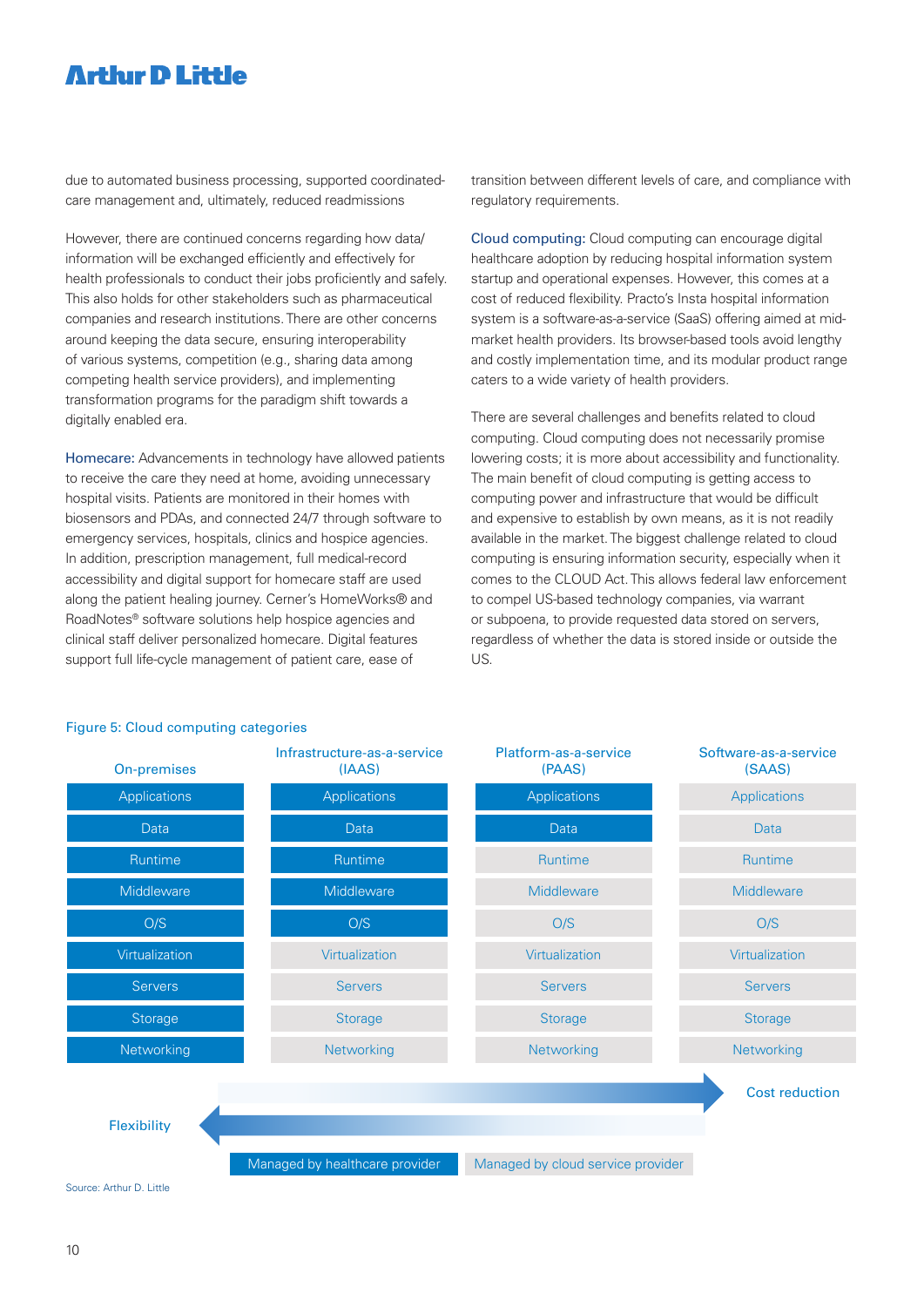# 5. ADL's view on HIS modernization

Hospitals aiming to digitize and evolve along the HC paradigm shift should aim to build hospital information systems beyond the core modules by moving towards adding more specialized modules (laundry, kitchen, anesthesia, and more), as well as connecting their existing HISs to external systems (HIE, telemedicine, biosensing wearables, etc.), depending on their needs. These updates pose challenges to healthcare providers in selecting products and vendors and implementing changes.

The first challenge that a hospital needs to address is identifying its current and future needs. Technology is ever-evolving, and a proper study of requirements is necessary to ensure selection of the right products.

The hospital should then assess which service and outsourcing models are most suitable to its operations in terms of cost and flexibility (on-premises, IAAS, PAAS, SAAS). Health providers must also look into vendor selection, adhering to single vendor options for all their systems versus going for a best-of-breed approach.

Advanced HIS platforms are heading in the direction of becoming more open in their architecture, allowing for direct integration with third-party tools and systems (for example, home-care solutions) and providing these to their patients through their websites, applications, etc. This concept will also align with the emerging patient-journey model. Hospitals could also evaluate partnering with providers such as online pharmacies, online consultation tools, and wellness management platforms, which would have a significant impact on the way they enable their service-delivery models to both patients and insurers.

Next, hospitals must address challenges that accompany implementation across the technology organization. These include: adapting system organization and workflow to suit the existing operating models or vice versa, reducing system

downtime to a minimum, training staff and mitigating resistance to change, as well as ensuring data security. Addressing the challenges will require an integrated planning and design framework that includes not only technology, but also strategy, operations and infrastructure planning.

Finally, implementing HIS is not an IT project; rather, it is a large organizational transformation project requiring involvement of various stakeholders. Moreover, it is critical to involve the various stakeholders (such as health service providers) already at the outset of the HIS implementation (i.e., during the strategy development or supplier selection phase) to ensure a smooth, effective and successful HIS implementation.

Based on our experience working with hospital systems, we believe the key success factors required to achieve an effective upgrade are:

- $\blacksquare$  Strong support from management and the drive to transform.
- $\blacksquare$  Close alignment of the ICT system strategy with the overall objectives and vision of the hospital.
- $\blacksquare$  Strong integration into clinical operations to drive new ways of working.
- $\blacksquare$  Working towards a master plan with phased development rather than a scattered, piecemeal approach.
- $\blacksquare$  Continuous progress monitoring with tailored technology capability and self-evaluations across clinical and non-clinical hospital staff.
- $\blacksquare$  Strong commitment from clinical and non-clinical hospital staff based on belief in the importance of technology to the industry.
- $\blacksquare$  An aligned vision between management and hospital staff on the goal of the project.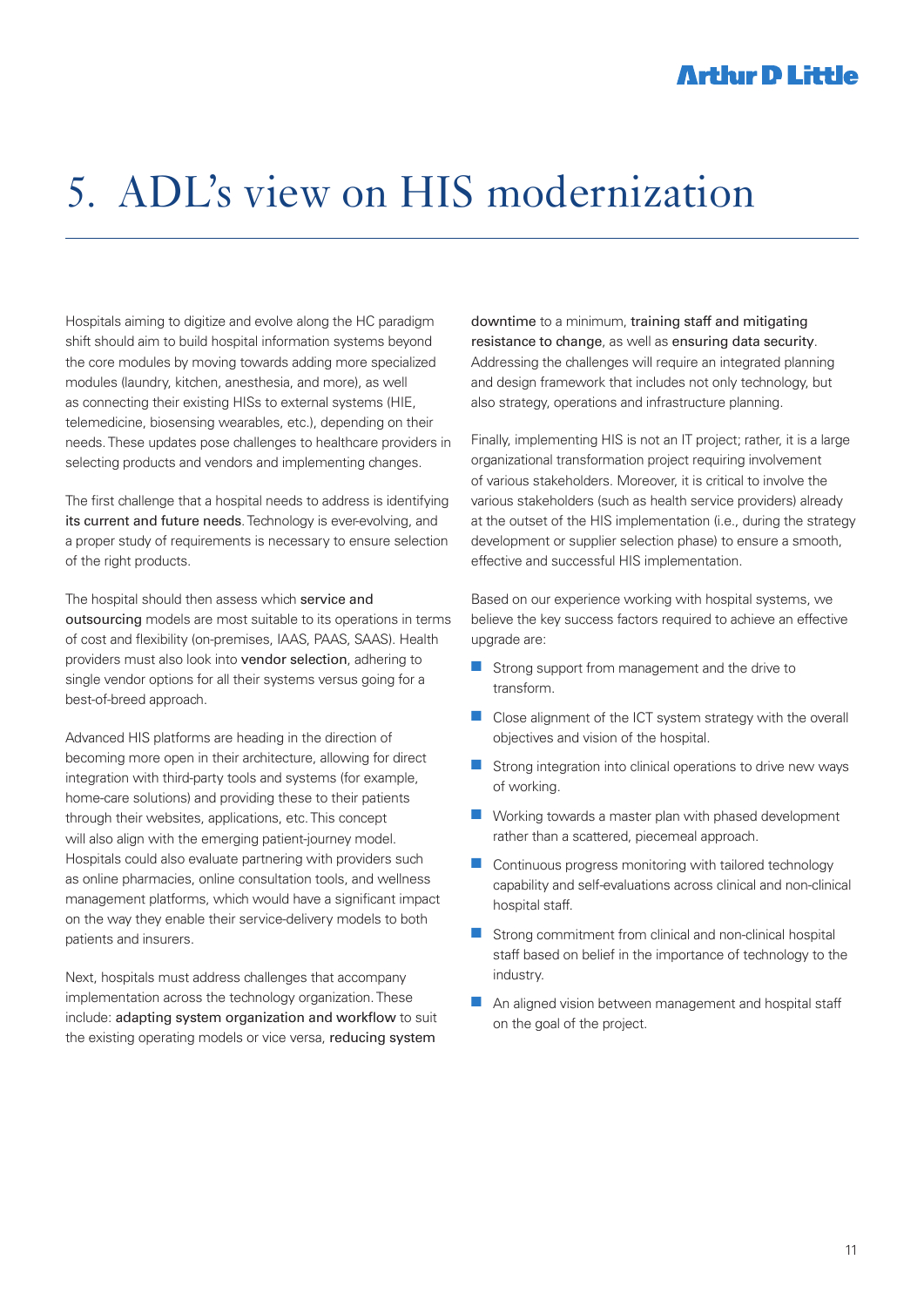# Conclusion

Hospitals, both private and public, will undergo increased pressure to modernize their health information systems in the near future. In order to successfully execute these upgrades, an integrated planning and design framework is required. This framework should ensure proper identification of future needs, as well as enable the technology organization to implement the changes.

### **Arthur D. Little, facilitating your innovative potential in the healthcare sector**

Arthur D. Little is uniquely positioned to support the healthcare sector in:

- $\blacksquare$  Developing and implementing innovation strategies
- $\blacksquare$  Identifying and implementing health information systems
- $\blacksquare$  Reorganizing the healthcare sector and healthcare companies
- $\blacksquare$  Identifying growth plans for new companies or projects
- $\blacksquare$  Identifying new healthcare business models

We have extensive project experience in linking strategy, innovation, and transformation in the healthcare sector. Our internal experts combine extensive healthcare experience with local insight and industry expertise.

Our extensive network of external experts ensures that each client will leverage the best-possible expertise, in line with the challenges and the context the company is facing.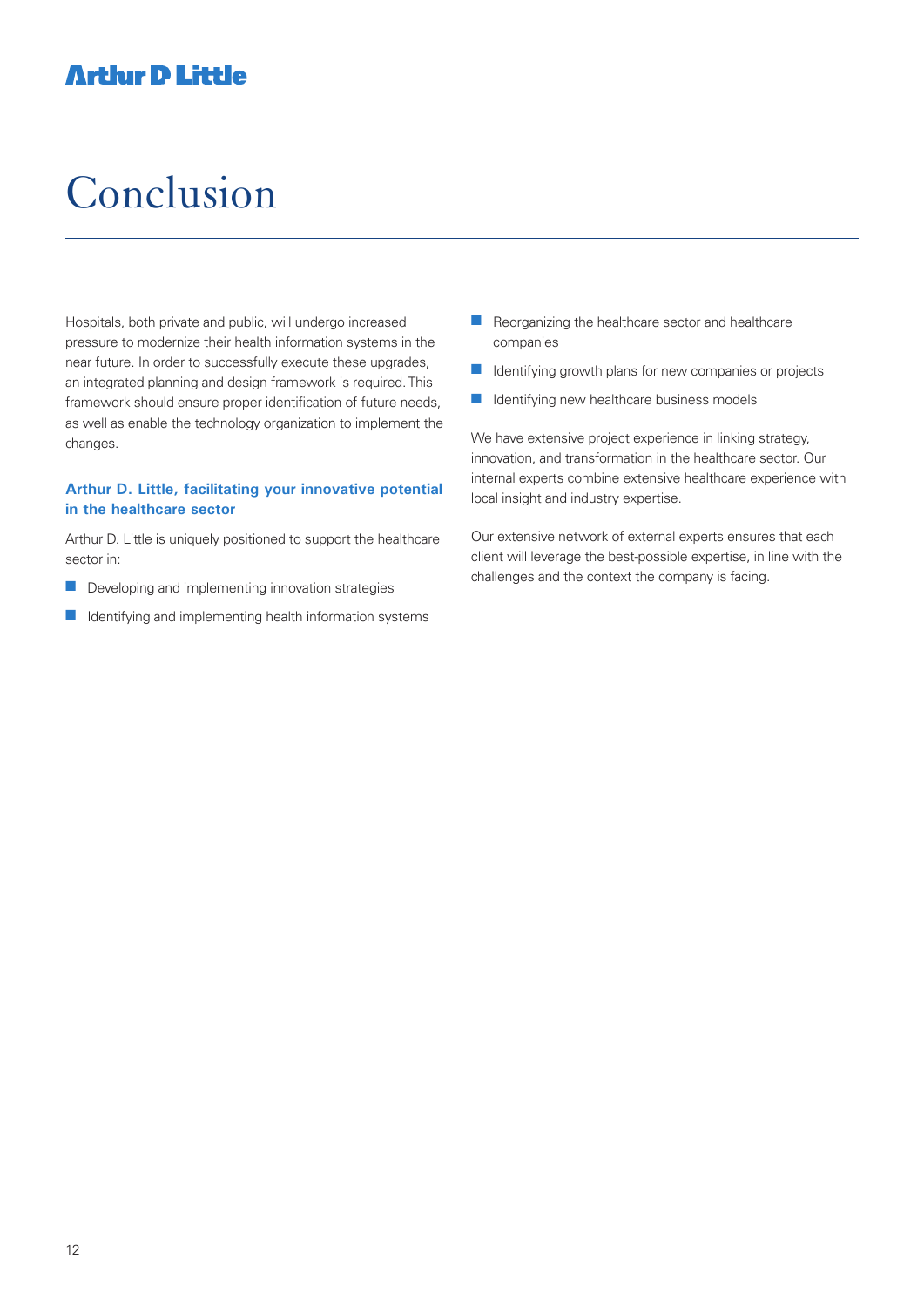## **Contacts**

If you would like more information or to arrange an informal discussion on the issues raised here and how they affect your business, please contact:

Austria Bela Virag virag.bela@adlittle.com

Belgium Vincent Bamberger bamberger.vincent@adlittle.com

Czech Republic Marcel Hominda hominda.marcel@adlittle.com

**France** Vincent Bamberger bamberger.vincent@adlittle.com

Germany/CEE Volker Pfirsching pfirsching.volker@adlittle.com

India Vikas Kharbanda kharbanda.vikas@adlittle.com

Italy Mario Nico nico.mario@adlittle.com

Japan Satoshi Ohara ohara.satoshi@adlittle.com Korea Kevin Lee lee.kevin@adlittle.com

Latin America Rodolfo Guzman guzman.rodolfo@adlittle.com

Middle East Vikas Kharbanda kharbana.vikas@adlittle.com

The Netherlands Martijn Eikelenboom eikelenboom.martijn@adlittle.com

Norway Ulrica Sehlstedt sehlstedt.ulrica@adlittle.com

Poland Piotr Baranowski baranowski.piotr@adlittle.com

Russia Alexander Ovanesov ovanesov.alexander@adlittle.com

**Singapore** Maki Kurosawa kurosawa.maki@adlittle.com Spain Carlos Mira mira.carlos@adlittle.com

Sweden Ulrica Sehlstedt sehlstedt.ulrica@adlittle.com

Switzerland Volker Pfirsching pfirsching.volker@adlittle.com

**Turkey** Coskun Baban baban.coskun@adlittle.com

UK Ben Enejo enejo.ben@adlittle.com

USA Craig Wylie wylie.craig@adlittle.com